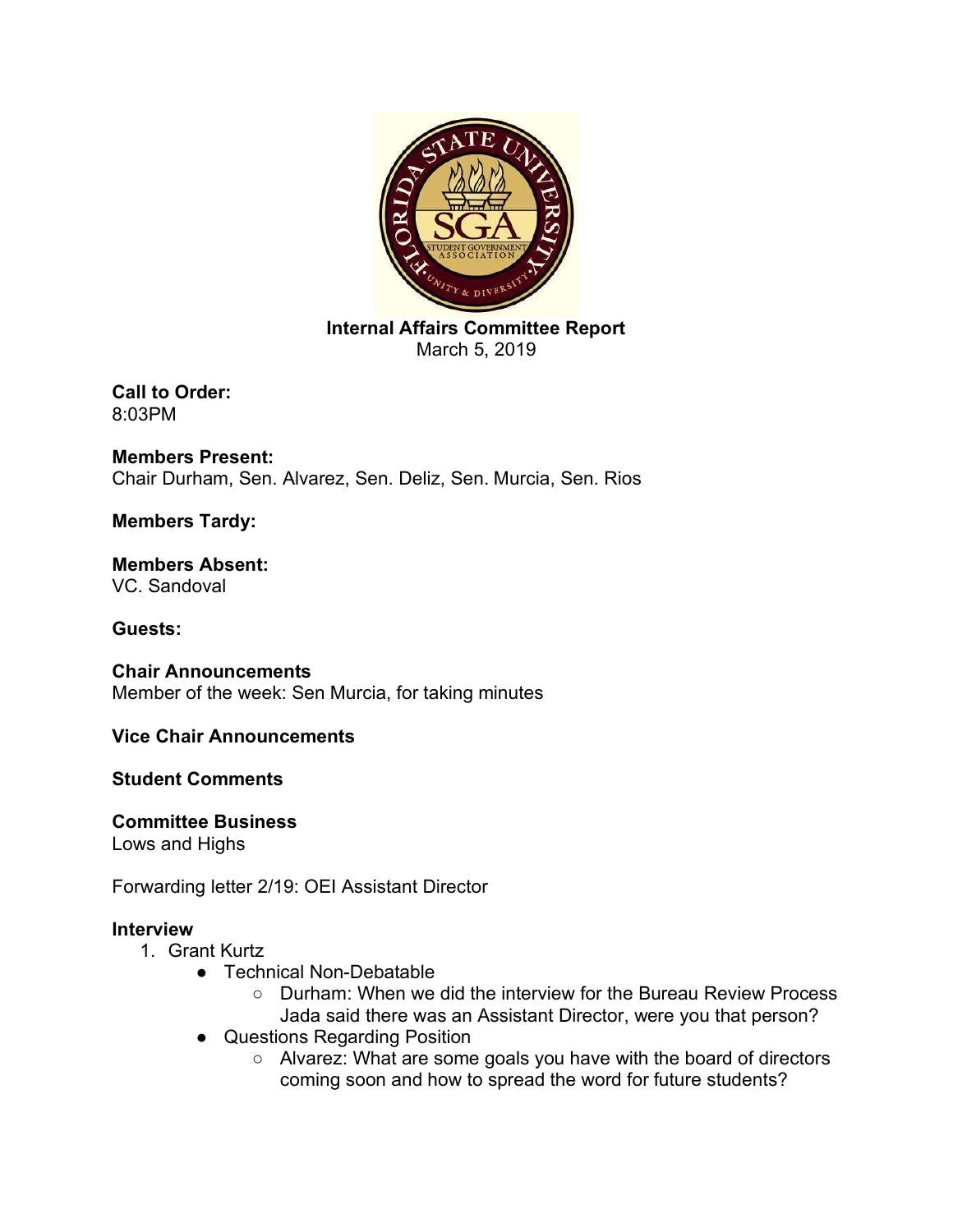- Deliz: What are some tangible differences that you can make this Bureau grow?
- Alvarez: How are you going to present OEI as compared to the Jim Moran school of Entrepreneurship to students who are not affiliated with the Jim Moran school?
- Questions Regarding Character
	- Alvarez: Why choose OEI over some of the several Entrepreneurship RSOs and other entities?
- General Deliberations
- Vote
	- Yes: Deliz, Murcia
	- No:
	- Abstentions: Alvarez

Talk about Senate Applications and what would be changed

- Changing letters of rec:
	- Need: paid positions, union board, cabinet positions, campus rec
	- Optional: all other positions
- Question 12: remove
	- o Instead: What is an issue on campus that you feel passionate about fixing, and how would you fix this issue through your position?
	- What are the best educational aspects of the university?
	- Change to: Recognize an unrecognized part of campus or an entity lacking in resources on campus, what are tangible ways to address that issue moving forward?
- Question 10: reword
	- Talk about a past relevant experience that could assist you in the position you are applying for
- Question 8 and 9: replace with a mix of question 12 and Vires, Artes, Mores
	- Ask about what Vires, Artes, and Mores mean
- Add a question:
	- How would you describe your leadership style in one word, what would it be and why?
	- Add a question about the torches
- Change number 8 to torches
- Keep 9
- Change 13 to concrete goals:
	- Specific and tangible goals do you have for your specific goal

## **Old Business**

## **New Business**

## **Unfinished Business**

## **Other Announcements**